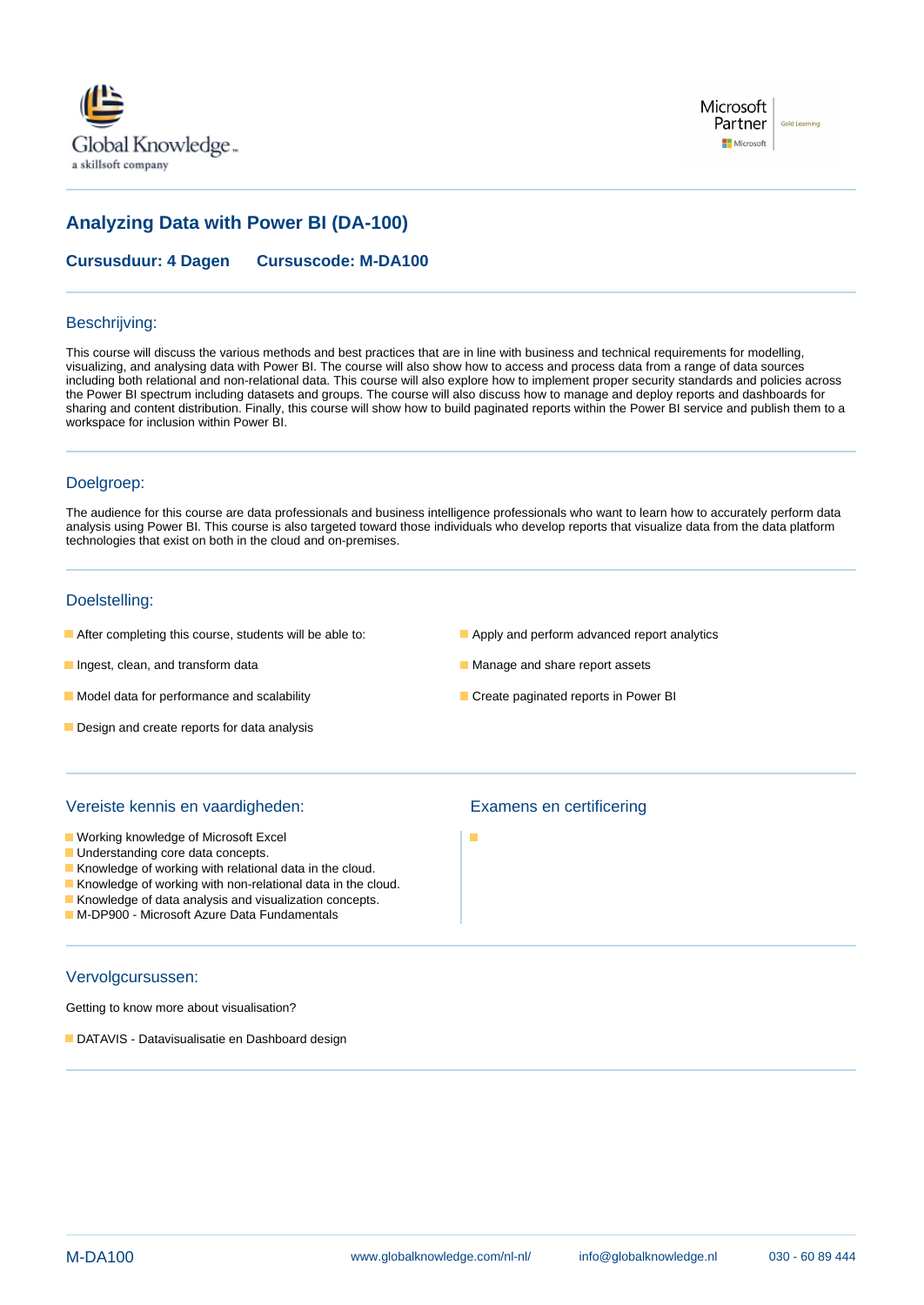### Cursusinhoud:

Module 1: Get Started with Microsoft Data This module introduces you to the world of Lab: Creating a Paginated report Analytics Analytics Analytics **DAX** and its true power for enhancing a

data space, outlines the important roles and  $\Box$  functions to solve calculation and data  $\Box$  Define a dataset responsibilities of a Data Analysts, and then analysis problems. The analysis problems and the analysis problems. explores the landscape of the Power BI line Export a report to PDF portfolio. **Introduction to DAX** 

- Data Analytics and Microsoft Advanced DAX **Advanced DAX** to:
- Getting Started with Power BI

After completing this module, you will be able  $\Box$  Create measures  $\Box$  Use the Power BI service to: International contract to the set of the set of the set of the set of the set of the set of the set of the set of the set of the set of the set of the set of the set of the set of the set of the set of the set of the s

- 
- I Identify the tasks that are performed by a Use the CALCULATE() function to their performance implications data analyst **manipulate filter context Context Definitive** query performance
- Describe the Power BI landscape of **use Time Intelligence functions** Resolve data import errors products and services **Understand the basics of data modeling** versions of the Understand the basics of data modeling
- 
- sources and rankings and research in the Create histograms and rankings and rankings
- Understand the connection methods and Explore the different roles in data Understand DAX
- 
- 
- Understand the basics of data modeling products and services Build simple measures
- Define relationships and their cardinality Use the Power BI service Work with Time Intelligence and Key
- 
- 
- 
- expressions **Optimize query performance Implement aggregations Implement aggregations**
- **Create calculated tables and measures** Resolve data import errors **Resolve and American** Design a report page layout
- 
- 
- Understand the importance of variables Interval Decreate histograms and rankings Interval Decreated Improve report performance
- **Enhance the data model Community Community** Christmas **DAX** Design for accessibility
- 
- 
- 
- **Select and add effective visualizations** Build simple measures and added at a dataset
- 
- 
- 
- 
- 
- 
- $\Box$  Create and configure a data source and  $\Box$  Design a report page layout  $\Box$  Use the AI visuals dataset Select and add effective visualizations USE Use the Advanced Analytics custom visual
- $\blacksquare$  Work with charts and tables  $\blacksquare$  Add basic report functionality  $\blacksquare$  Create and manage a workspace
- 
- Explore statistical summary  $\Box$  Improve report performance  $\Box$  Monitor workspace usage and
- Use the Analyze feature **Design for accessibility and Design for accessibility** performance
- 
- Conduct time-series analysis **Create a paginated report** Create and work with parameters

model. You will learn about aggregations and Use Power BI Report Builder the concepts of Measures, calculated **Design a multi-page report layout** This module explores the different roles in the columns and tables, and Time Intelligence **Define a data source** 

- 
- 
- 

- 
- 
- 

Lab : Advanced DAX in Power BI Desktop data sources

- 
- 

Use the Power BI service **After completing this module, you will be able** Define relationships and their cardinality Internative data from different data to: Internative many control in the Implement Dimensions and Hierarchies

- 
- their performance implications **ID** Identify the tasks that are performed by a Use DAX for simple formulas and **Optimize query performance** and the data analyst expressions and expressions
- Resolve data import errors **Describe the Power BI landscape of Create calculated tables and measures** 
	-
- Implement Dimensions and Hierarchies Indicators Indicators Indicators Indicators Indicators  $\Box$  Create histograms and rankings data sources  $\Box$  Understand the importance of variables
- **Understand DAX** Understand the connection methods and  $\blacksquare$  Enhance the data model  $\blacksquare$  Use DAX for simple formulas and their performance implications  $\blacksquare$  Optimize the storage model
	-
	-
- Build simple measures **Understand the basics of data modeling Interval Select and add effective visualizations**
- Work with Time Intelligence and Key **Define relationships and their cardinality Add basic report functionality** 
	- Performance Indicators **Implement Dimensions and Hierarchies** Add report navigation and interactions
		-
		-
- Optimize the storage model Use DAX for simple formulas and Explain paginated reports **Implement aggregations and increase a paginated report of the system of the expressions of the create a paginated report**
- Design a report page layout **Create calculated tables and measures** Create and configure a data source and
	-
- $\blacksquare$  Add basic report functionality  $\blacksquare$  Work with Time Intelligence and Key  $\blacksquare$  Work with charts and tables **Add report navigation and interactions** Performance Indicators **Publish a report** Publish a report
- Improve report performance <br>■ Understand the importance of variables Explore statistical summary
- **Design for accessibility Enhance the data model Design for accessibility Design for accessibility Design in Enhance the data model Design in USE** USE the Analyze feature
- **Explain paginated reports Optimize the storage model Interval Instance In data** Indians in data
- Create a paginated report **IMPLEM** Implement aggregations **IMPLEM** Conduct time-series analysis
	-
	-
	-
- **Publish a report Addition** Add report navigation and interactions **Understand workspace collaboration**

M-DA100 www.globalknowledge.com/nl-nl/ info@globalknowledge.nl 030 - 60 89 444

- 
- 
- **IDENTIFY IDENTIFY IDENTIFY IS A CONSUMING THE EXPLAIN PAGINATIFY CONSUMING THE CONSUMING THE CONSUMING THE EXPLAIN PAGINATIFY IDENTIFY INC.** 
	-
- 
- 
- 
- 
- 
- 
- 

**DAX context** After completing this module, you will be able

- Lab : Introduction to DAX in Power BI  $\Box$  Explore the different roles in data
- Lab : Getting Started **Desktop** Desktop Intervention Intervention Intervention Intervention Intervention Intervention Intervention Intervention Intervention Intervention Intervention Intervention Intervention Intervention line line data analyst
- Getting Started Create calculated tables Describe the Power BI landscape of Create calculated columns **products** and services
	-
	-
- **Explore the different roles in data** line Understand the Connection methods and  $\blacksquare$  Understand the connection methods and
	-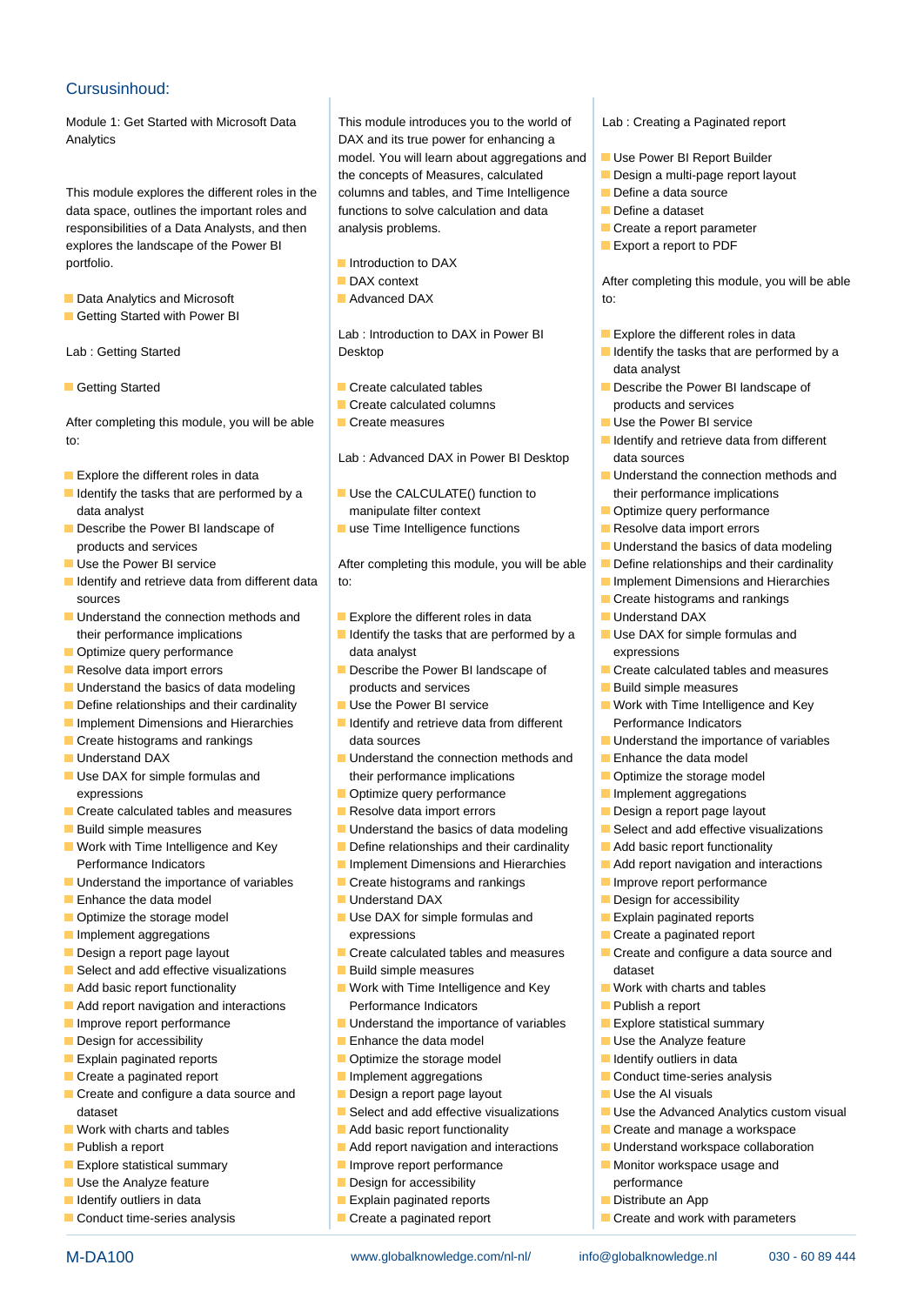- 
- Use the Advanced Analytics custom visual dataset can determine the Configure dataset refresh
- 
- 
- **Monitor workspace usage and performance EXPLORE SECURITY SECURITY CONSUMING SECURITY** Security
- 
- **Create and work with parameters** Indentify outliers in data group memberships are group memberships
- 
- 
- 
- Understand the aspects of Power BI security visual
- Configure row-level security roles and group Create and manage a workspace This module helps you apply additional memberships **EXECUTE:** Understand workspace collaboration **features to enhance the report for analytical**

This module explores identifying and retrieving Manage datasets even even deeper and meaningful data insights. data from various data sources. You will also  $\Box$  Configure dataset refresh learn the options for connectivity and data  $\blacksquare$  Troubleshoot gateway connectivity  $\blacksquare$  Advanced Analytics storage, and understand the difference and Understand the aspects of Power BI Data Insights through AI visuals performance implications of connecting directly security to data vs. importing it. **Configure row-level security roles and** Lab : Data Analysis in Power BI Desktop

- Get data from various data sources Create animated scatter charts Create animated scatter charts
- 
- **Resolve data errors** and the Work with Decomposition Tree visual visual Resolve data errors and the Visual visual visual visual visual visual visual visual visual visual visual visual visual visual visual visual visual vi

Lab : Preparing Data in Power BI Desktop In this module you are introduced to steps,

After completing this module, you will be able line able line Explore the different roles in data to: **Optimally 19 The model for performance In Identify the tasks that are performed by a** 

- **Explore the different roles in data** Create and manage Aggregations **Describe the Power BI landscape of**
- I Identify the tasks that are performed by a products and services
- products and services in the data sources in the data sources in the data sources in the data sources in the data sources
- 
- I Identify and retrieve data from different data  $\Box$  Identify the tasks that are performed by a their performance implications sources and the contract of the data analyst of the contract of the optimize query performance
- Understand the connection methods and Describe the Power BI landscape of Describe the Resolve data import errors their performance implications products and services **products** and services **Understand the basics of data modeling**
- Optimize query performance Use the Power BI service Define relationships and their cardinality
- 
- **Understand the basics of data modeling and data sources** Create histograms and rankings
- 
- 
- **Create histograms and rankings and rankings Optimize query performance** expressions
- 
- 
- Create calculated tables and measures | Implement Dimensions and Hierarchies | Performance Indicators
- 
- Work with Time Intelligence and Key Understand DAX ■ Enhance the data model Performance Indicators **USE AX for simple formulas and Department Control** Poptimize the storage model
- Understand the importance of variables expressions **Implement aggregations**
- 
- **Optimize the storage model CO** Build simple measures **Select and add effective visualizations**
- 
- 
- 
- 
- Use the AI visuals Create and configure a data source and Manage datasets
	-
	-
	- -
		-
- Manage datasets Conduct time-series analysis
	-
- Troubleshoot gateway connectivity  **Use the Advanced Analytics custom** 
	-
	-
	-
	-
	-
	-
	-
	-
	-
	- group memberships

■ Optimize performance Module 6: Optimize Model Performance In Use teh visual to forecast values

processes, concepts, and data modeling best After completing this module, you will be able **Prepare Data practices necessary to optimize a data model to:** for enterprise-level performance.

- 
- **n** Optimize DirectQuery Models **data analyst**
- 

data analyst **After completing this module, you will be able Use the Power BI service** data analyst Describe the Power BI landscape of to: Internal to: Internal of the Internal orientation of the Internal orientation of the Internal orientation of the Internal orientation of the Internal orientation of the Internal orien

- Use the Power BI service Explore the different roles in data Funderstand the connection methods and
	-
	-
	-
- **Resolve data import errors** International Indentify and retrieve data from different Inplement Dimensions and Hierarchies
- Define relationships and their cardinality Understand the connection methods and Understand DAX Implement Dimensions and Hierarchies their performance implications Interventions Use DAX for simple formulas and
	-
- Understand DAX Resolve data import errors Create calculated tables and measures
- Use DAX for simple formulas and  $\Box$  Understand the basics of data modeling  $\Box$  Build simple measures
	- expressions **Define relationships and their cardinality Work with Time Intelligence and Key** 
		-
- **Build simple measures Create Create Manufacture Create histograms and rankings Understand the importance of variables** 
	-
	-
- **Enhance the data model Create calculated tables and measures Design a report page layout** 
	-
- Implement aggregations and Work with Time Intelligence and Key Add basic report functionality **Design a report page layout** Performance Indicators **Add report navigation and interactions**
- Select and add effective visualizations **IM** Understand the importance of variables Improve report performance

M-DA100 www.globalknowledge.com/nl-nl/ info@globalknowledge.nl 030 - 60 89 444

**Add basic report functionality** Enhance the data model **Design for accessibility** 

- 
- 
- $\blacksquare$  Create and manage a workspace Work with charts and tables  $\blacksquare$  Troubleshoot gateway connectivity
- Understand workspace collaboration Publish a report Number 2012 Dunderstand the aspects of Power BI
- Distribute an App Use the Analyze feature Configure row-level security roles and

Configure dataset refresh **USE INCO A** Use the AI visuals Module 10: Perform Advanced Analytics

**Monitor workspace usage and insights in the data, equipping you with the** Module 2: Prepare Data in Power BI performance steps to use the report for actual data **Distribute an App analysis. You will also perform advanced** ■ Create and work with parameters analytics using AI visuals on the report for

- 
- 

- 
- 

**Work with the Key Influencers visual**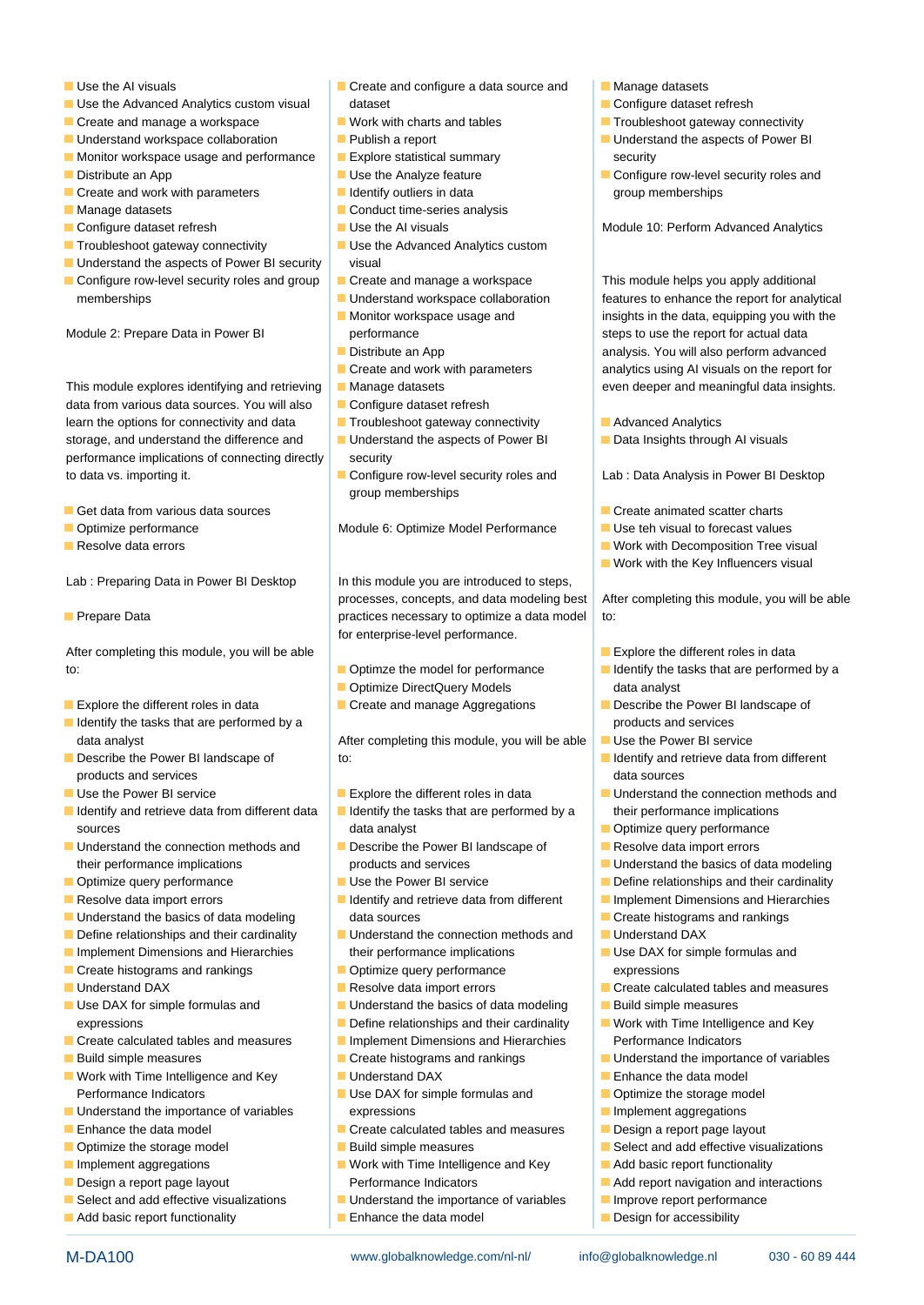- Add report navigation and interactions **Optimize the storage model Container Explain paginated reports**
- Improve report performance **IMPLEM** Implement aggregations **IMPLEM** Create a paginated report
- 
- 
- 
- dataset **Improve report performance Explore statistical summary Explore statistical summary**
- $\blacksquare$  Work with charts and tables  $\blacksquare$  Design for accessibility  $\blacksquare$  Use the Analyze feature
- 
- 
- 
- 
- 
- 
- Use the Advanced Analytics custom visual  $\Box$  Explore statistical summary  $\Box$  Monitor workspace usage and
- $\blacksquare$  Create and manage a workspace  $\blacksquare$  Use the Analyze feature  $\rightharpoonup$  performance
- Understand workspace collaboration Interventify outliers in data Intervention Intervention Intervention Intervention
- $\blacksquare$  Monitor workspace usage and performance  $\blacksquare$  Conduct time-series analysis  $\blacksquare$  Create and work with parameters
- 
- $\blacksquare$  Create and work with parameters  $\blacksquare$  Use the Advanced Analytics custom  $\blacksquare$  Configure dataset refresh
- 
- 
- 
- Understand the aspects of Power BI security Monitor workspace usage and <br>■ Configure row-level security roles and
- Configure row-level security roles and group performance and group memberships memberships **Distribute an App**

Module 3: Clean, Transform, and Load Data in Manage datasets Power BI Configure dataset refresh

This module teaches you the process of security security manage them. You will also learn how to profiling and understanding the condition of the Configure row-level security roles and share content, including reports and data. They will learn how to identify anomalies, group memberships dashboards, and then learn how to distribute look at the size and shape of their data, and an App. **All an App. and an App. an** App. perform the proper data cleaning and Module 7: Create Reports transforming steps to prepare the data for line Creating Workspaces **loading into the model.** Sharing and Managing Assets **Sharing and Managing Assets** 

- 
- 
- 

Loading Data

After completing this module, students will be Enhance the report to: to: able to: line

- $\Box$  Apply data shape transformations  $\Box$  is a state in the Interval  $\Box$  Identify the tasks that are performed by a
- 
- 
- **Design a report products and services Design a report** products and services
- Understand real-time Dashboards Configure visual fields adn format Use the Power BI service
- 

Module 4: Design a Data Model in Power BI Lab : Enhancing Power BI reports with Understand the connection methods and

This module teaches the fundamental concepts **Create and configure Sync Slicers Resolve data import errors** of designing and developing a data model for Create a drillthrough page Understand the basics of data modeling proper performance and scalability. This **Apply conditional formatting Define relationships and their cardinality** module will also help you understand and **Interact in Create and use Bookmarks** Implement Dimensions and Hierarchies tackle many of the common data modeling Create histograms and rankings

- 
- 
- 
- **Explain paginated reports Select and add effective visualizations** dataset
- $\Box$  Create a paginated report  $\Box$  Add basic report functionality  $\Box$  Work with charts and tables
- $\Box$  Create and configure a data source and  $\Box$  Add report navigation and interactions  $\Box$  Publish a report
	-
	-
- **Publish a report Explain paginated reports IDE** Identify outliers in data
	-
- Use the Analyze feature **CREAT ACREATE** Create and configure a data source and USE Use the AI visuals **IDENTIFY IDENTIFY Outliers in data** dataset dataset and use the Advanced Analytics custom visual dataset
	-
	-
	-
	-
	-
	-
	-
- Manage datasets visual visual visual visual visual Troubleshoot gateway connectivity
- Configure dataset refresh Create and manage a workspace Intervention of the aspects of Power BI
- Troubleshoot gateway connectivity Understand workspace collaboration security
	-
	- Create and work with parameters <br>Module 11: Create and Manage Workspaces
	-
	-
	- **If** Troubleshoot gateway connectivity This module will introduce you to
	- Understand the aspects of Power BI Workspaces, including how to create and
	-

This module introduces you to the **Data shaping the state of the state of the state of Lab** : Publishing and Sharing Power BI concepts and principles of Lab : Publishing and Sharing Power BI **Enhance the data structure** designing and building a report, including Content Data Profiling **Selecting the correct visuals**, designing a line Data Profiling page layout, and applying basic but critical  $\Box$  Map security principals to dataset roles Lab : Transforming and Loading Data functionality. The important topic of designing Share a dashboard for accessibility is also covered.  $\blacksquare$  Publish an App

- **Design a report Completing the After completing this module, you will be able**
- 

Lab : Designing a report in Power BI Explore the different roles in data

- **Enhance the structure of the data Create a live connection in Power BI** data analyst **Profile and examine the data** Desktop Desktop Desktop **Desktop Desktop Desktop Desktop Desktop Desktop Desktop Desktop Desktop Desktop Desktop Desktop Desktop Desktop Desktop Desktop Deskto** 
	-
- **Enhance Dashboard usability end on the properties Integral of the Integral of the Identify and retrieve data from different**

interaction and formatting their performance implications

M-DA100 www.globalknowledge.com/nl-nl/ info@globalknowledge.nl 030 - 60 89 444

- 
- 
- 
- 
- 
- Design for accessibility **Design a report page layout Design a report page layout** Create and configure a data source and
	-
	-
	-
	-
	-
- Explore statistical summary **CREAT EXPLORED EXPLORED EXPLORED EXPLORED EXPLORED EXPLORED EXPLORED EXPLORED EXPLORED EXPLORED EXPLORED EXPLORED EXPLORED EXPLORED EXPLORED EXPLORED EXPLORED EXPLORED EXPLORED EXPLORED EXPLORE** 
	-
	-
- Conduct time-series analysis North Work with charts and tables North Create and manage a workspace
- Use the AI visuals Publish a report Publish a report Publish a report Publish a report Publish a report Publish a report Publish a report Publish a report Publish a report Publish a report Publish a report Publish a rep
	-
	-
	-
- Distribute an App Nation National Manage datasets National Manage datasets National Manage datasets

data sources

 $\blacksquare$  Optimize query performance

- 
-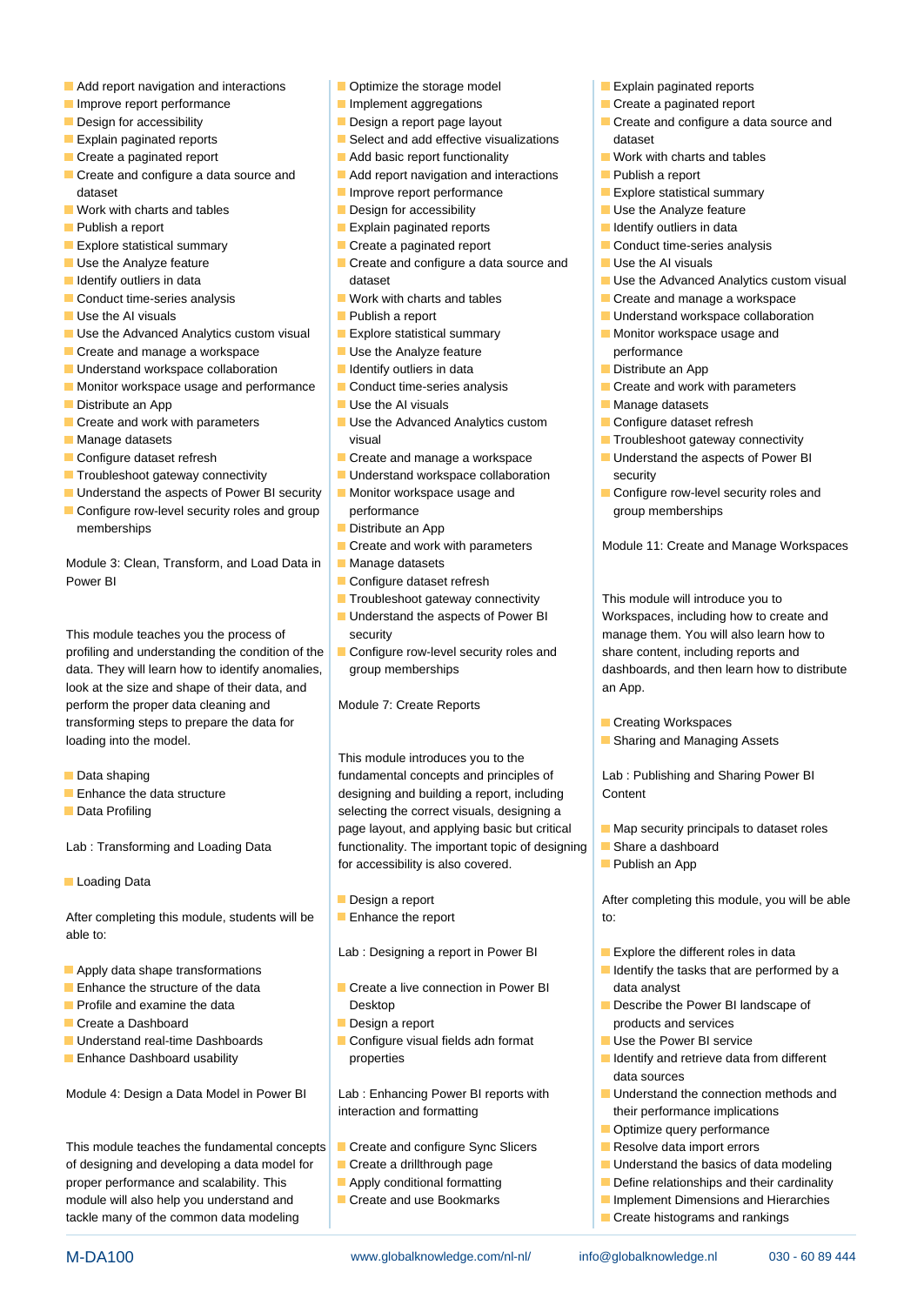performance. The contract of the contract of the contract of the Use DAX for simple formulas and

- 
- 
- 

- 
- 
- 
- 

Lab : Advanced Data Modeling in Power BI Resolve data import errors **Addem Add report navigation and interactions** Desktop **IMPROVERSIZED Understand the basics of data modeling Improve report performance** 

- 
- 

After completing this module, you will be able  $\Box$  Use DAX for simple formulas and dataset to: to: the expressions the expressions of the expressions of the expressions of the expressions of the expressions of the expressions of the expressions of the expressions of the expressions of the expressions of the expr

- 
- I Identify the tasks that are performed by a  $\Box$  Work with Time Intelligence and Key  $\Box$  Use the Analyze feature data analyst **Performance Indicators Indicators Indicators Indicators Indicators Indicators Indicators Indicators Indicators Indicators Indicators Indicators Indicators Indicators Indicators I**
- products and services **Enhance the data model** Enhance the data model Use the AI visuals
- 
- I Identify and retrieve data from different data I Implement aggregations **I** Create and manage a workspace sources **Design a report page layout** Design a report page layout **Understand workspace collaboration**
- $\Box$  Understand the connection methods and  $\Box$  Select and add effective visualizations  $\Box$  Monitor workspace usage and their performance implications **Add basic report functionality** performance
- Distribute query performance Add report navigation and interactions Distribute an App
- Resolve data import errors **IMPROVE THE IMPROVE REPORT PERFORM** Create and work with parameters
- $\blacksquare$  Understand the basics of data modeling  $\blacksquare$  Design for accessibility  $\blacksquare$  Manage datasets
- Define relationships and their cardinality Explain paginated reports **Explain** Configure dataset refresh
- Implement Dimensions and Hierarchies **Create a paginated report** Troubleshoot gateway connectivity
- 
- 
- Use DAX for simple formulas and Work with charts and tables Configure row-level security roles and expressions **Publish a report** group memberships a report group memberships
- Create calculated tables and measures <br>■ Explore statistical summary
- 

■ Work with Time Intelligence and Key **If All and I**dentify outliers in data Performance Indicators **Conduct time-series analysis** 

- Understand the importance of variables Intervalse the AI visuals In this module you will learn the concepts of
- 
- 
- 
- 
- $\blacksquare$  Select and add effective visualizations  $\blacksquare$  Monitor workspace usage and
- 
- **Add report navigation and interactions** Distribute an App **Distribute and App** Datasets
- 
- **Design for accessibility Manage datasets After completing this module, you will be able**
- **Explain paginated reports** Configure dataset refresh to:
- 
- dataset security security security and the tasks that are performed by a latentify the tasks that are performed by a
- 
- 
- **Explore statistical summary products and services products and services**
- 
- **IDENTIFY IDENTIFY ACCORDING TO A LINE IDENTIFY AND RETRIEVE OUTSIDE IDENTIFY AND RETRIEVE OUTSIDE IN A LINE IDENTIFY AND THE IDENTIFY AND THE IDENTIFY AND THE IDENTIFY AND THE INCOMETY AND THE INCOMETY AND THE INCOMETY AN**

issues, including relationships, security, and  $\blacksquare$  After completing this module, you will be able  $\blacksquare$  Understand DAX

- 
- **IDENTIFY IDENTIFY IDENTIFY** Identify the tasks that are performed by a **IDENTIFY DEGISHERE** Build simple measures ■ Dimensions and Hierarchies example and data analyst Work with Time Intelligence and Key
- Describe the Power BI landscape of Performance Indicators Lab : Data Modeling in Power BI Desktop products and services **Understand the importance of variables** 
	- Use the Power BI service  $\Box$  Enhance the data model
- **Exercise** Create Model Relationships **IDENTIFY IDENTIFY** Interversion of the storage model **IDENTIFY** Create Model Relationships ■ Configure Tables **Implement aggregations** data sources **Implement aggregations**
- **Review the model interface State Law Accord Connection methods and Design a report page layout** ■ Create Quick Measures Their performance implications Select and add effective visualizations
	- Optimize query performance Add basic report functionality
	-
	-
	- Define relationships and their cardinality  $\Box$  Design for accessibility
- Configure many-to-many relationships Implement Dimensions and Hierarchies Explain paginated reports
- **Enforce row-level security** Create instograms and rankings **Create a paginated report** 
	- Understand DAX **Create and configure a data source and**
	-
- **Create calculated tables and measures** Publish a report Explore the different roles in data  $\Box$  Build simple measures  $\Box$  Explore statistical summary
	-
- Describe the Power BI landscape of Understand the importance of variables Conduct time-series analysis
	-
- Use the Power BI service **Optimize the storage model** Use the Advanced Analytics custom visual
	-
	-
	-
	-
	-
	-
	-
	-
	-
- Create histograms and rankings **Create and configure a data source and Understand the aspects of Power BI Understand DAX** dataset security of the security of the security of the security of the security of the security
	-
	-
	-
- Build simple measures <br>■ Use the Analyze feature Module 12: Manage Datasets in Power BI
	-
	-
	-
- **Enhance the data model End Conservation Conservation Conservation Conservation Conservation Conservation Conservation Conservation Conservation Conservation Conservation Conservation Conservation Conservation Conservation Optimize the storage model visual visual visual datasets and workspaces. You will also continue to the storage model**
- Implement aggregations **CREAT ACCREATE:** Create and manage a workspace publish datasets to the Power BI service, then
- Design a report page layout **Understand workspace collaboration** refresh and secure them.
- **Add basic report functionality** entertainment performance **Parameters** 
	-
- $\Box$  Improve report performance  $\Box$   $\Box$  Create and work with parameters
	-
	-
- Create a paginated report **Troubleshoot gateway connectivity**
- Create and configure a data source and Understand the aspects of Power BI Explore the different roles in data
- $\Box$  Work with charts and tables  $\Box$  Configure row-level security roles and  $\Box$  data analyst **Publish a report Example 19 and SCS** of the Power BI landscape of **Publish a report** of the Power BI landscape of

M-DA100 www.globalknowledge.com/nl-nl/ info@globalknowledge.nl 030 - 60 89 444

Use the Analyze feature Module 8: Create Dashboards Use the Power BI service

- 
- line line expressions
- Introduction to data modeling The Explore the different roles in data Create calculated tables and measures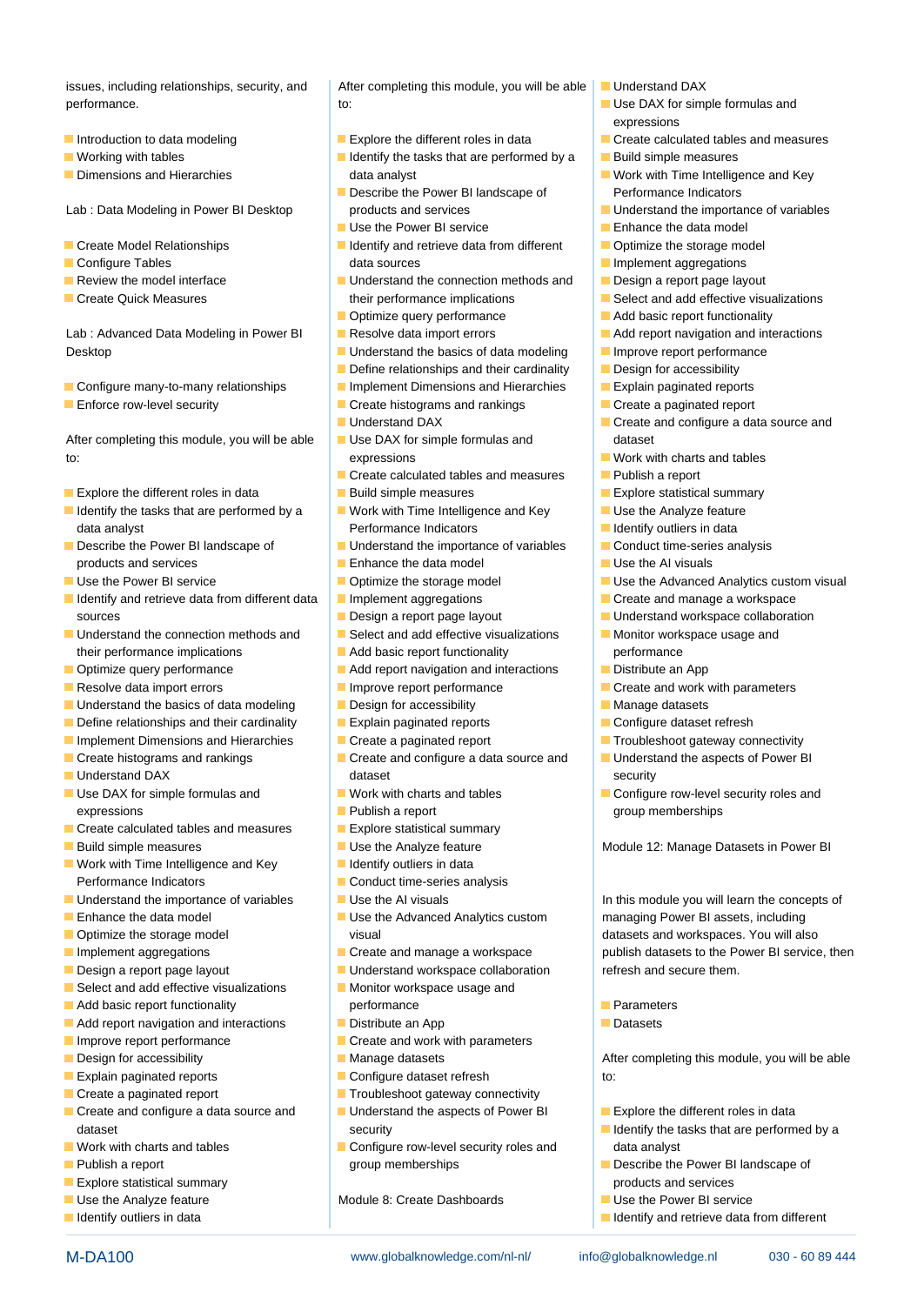- **Conduct time-series analysis** data sources analysis data sources
- 
- 
- 
- 
- $\blacksquare$  Monitor workspace usage and performance  $\vert$  introduced to features and functionality and  $\vert$   $\blacksquare$  Understand the basics of data modeling
- 
- 
- 
- Configure dataset refresh Create a Dashboard Note and Data Note a Dashboard Note a Understand DAX
- 
- Configure row-level security roles and group Create calculated tables and measures memberships The Lab : Designing a report in Power BI Desktop **Build simple measures**

Module 5: Create Measures using DAX in line Performance Indicators and Performance Indicators Power BI Create a Dashboard Understand the importance of variables

Use the AI visuals In this module you will learn how to tell a Understand the connection methods and Use the Advanced Analytics custom visual compelling story through the use of their performance implications  $\blacksquare$  Create and manage a workspace dashboards and the different navigation tools  $\blacksquare$  Optimize query performance  $\blacksquare$  Understand workspace collaboration  $\blacksquare$  available to provide navigation. You will be  $\blacksquare$  Resolve data import errors Distribute an App **Distribute an App** how to enhance dashboards for usability and **Define relationships and their cardinality Create and work with parameters** insights. Insights. In the state of  $\blacksquare$  Implement Dimensions and Hierarchies

- 
- 
- $\blacksquare$  Understand the aspects of Power BI security  $\blacksquare$  Enhance a Dashboard expressions

- Part 1 More 1 and 1 Work with Time Intelligence and Key

- 
- **Pin visuals to a Dashboard Enhance the data model**
- Configure a Dashboard tile alert **Department Configure** a Dashboard tile alert
- Use Q;A to create a dashboard tile Implement aggregations

After completing this module, students will be  $\Box$  Select and add effective visualizations able to: able to: Add basic report functionality

- Apply data shape transformations  $\blacksquare$  Improve report performance
- Enhance the structure of the data  $\Box$  Design for accessibility
- 
- 
- 
- **Enhance Dashboard usability** and ataset

Module 9: Create Paginated Reports in Power Publish a report **BI** Explore statistical summary

This module will teach you about paginated  $\Box$  Conduct time-series analysis reports, including what they are how they fit  $\Box$  Use the AI visuals into Power BI. You will then learn how to build  $\Box$  Use the Advanced Analytics custom visual and publish a report. The create and manage a workspace

Create Paginated reports **performance** 

- 
- 
- 
- 
- 
- 
- Manage datasets line Create histograms and rankings and rankings and rankings and rankings and rankings and rankings and rankings and rankings and rankings and rankings and rankings and rankings and rankings and ranking
	-
- Troubleshoot gateway connectivity Real-time Dashboards I Use DAX for simple formulas and
	-
	-
	-
	-
	-
	-
	-
	- Design a report page layout
	-
	-
	- $\blacksquare$  Add report navigation and interactions
	-
	-
	- **Profile and examine the data** Explain paginated reports
	- Create a Dashboard Create a paginated report
	- Understand real-time Dashboards Create and configure a data source and
		- **Work with charts and tables**
		-
		-
		- $\blacksquare$  Use the Analyze feature
		- **I**I Identify outliers in data
		-
		-
		-
		-
		- $\blacksquare$  Understand workspace collaboration
	- **Paginated report overview Monitor workspace usage and** 
		- Distribute an App
		- Create and work with parameters
		- **Manage datasets**
		- Configure dataset refresh
		- **Troubleshoot gateway connectivity**
		- **Understand the aspects of Power BI** security
		- Configure row-level security roles and group memberships

Module 13: Row-level security

This module teaches you the steps for implementing and configuring security in Power BI to secure Power BI assets.

**Security in Power BI** 

After completing this module, you will be able to:

**Explore the different roles in data**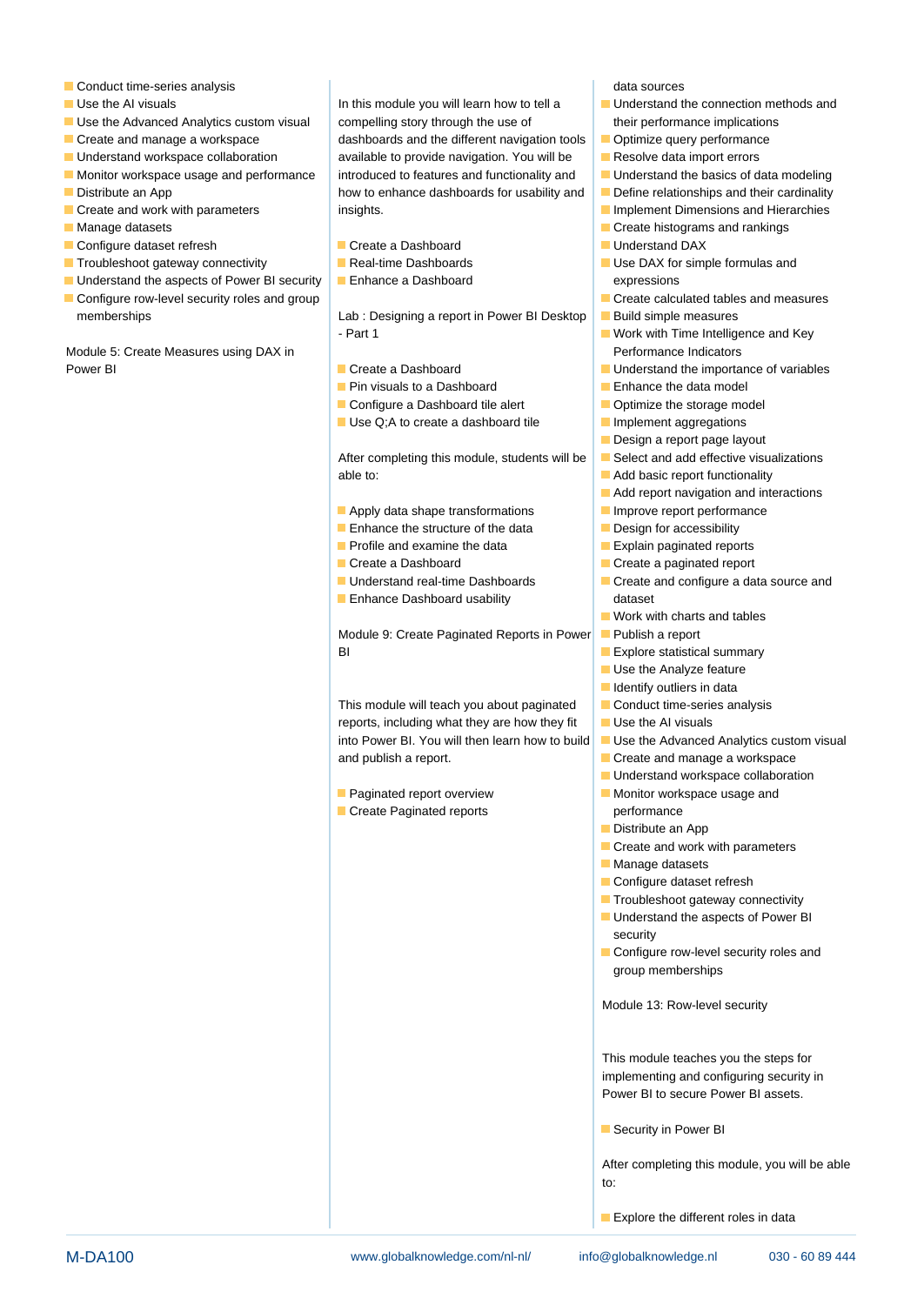- I Identify the tasks that are performed by a data analyst
- Describe the Power BI landscape of products and services
- Use the Power BI service
- I Identify and retrieve data from different data sources
- **Understand the connection methods and** their performance implications
- Optimize query performance
- Resolve data import errors
- **Understand the basics of data modeling**
- Define relationships and their cardinality
- **Implement Dimensions and Hierarchies**
- Create histograms and rankings
- **Understand DAX**
- Use DAX for simple formulas and expressions
- Create calculated tables and measures
- Build simple measures
- **Work with Time Intelligence and Key** Performance Indicators
- **Understand the importance of variables**
- **Enhance the data model**
- Optimize the storage model
- Implement aggregations
- Design a report page layout
- Select and add effective visualizations
- Add basic report functionality
- **Add report navigation and interactions**
- Improve report performance
- Design for accessibility
- Explain paginated reports
- Create a paginated report
- Create and configure a data source and dataset
- **Work with charts and tables**
- **Publish a report**
- **Explore statistical summary**
- Use the Analyze feature
- **I**I Identify outliers in data
- Conduct time-series analysis
- Use the AI visuals
- Use the Advanced Analytics custom visual
- Create and manage a workspace
- **Understand workspace collaboration**
- **Monitor workspace usage and** performance
- **Distribute an App**
- Create and work with parameters
- **Manage datasets**
- Configure dataset refresh
- **Troubleshoot gateway connectivity**
- **Understand the aspects of Power BI** security
- Configure row-level security roles and group memberships